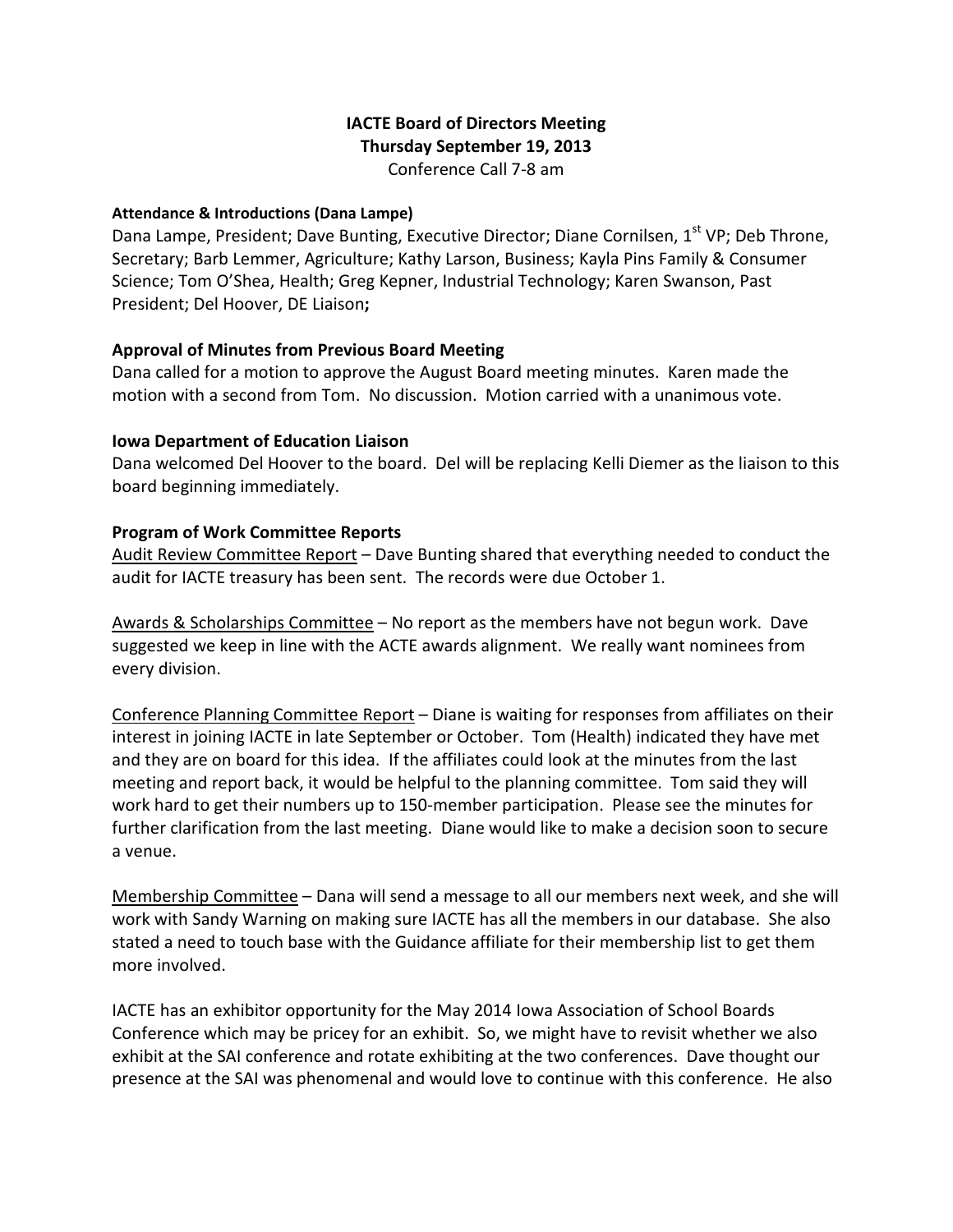thinks the School Counselors affiliate conference would be another key audience. Dana will research the Iowa School Counselors Conference date.

Policy Development Committee – This committee consists of Dana Lampe, Dave Bunting, Nicky Cline, and the  $2^{nd}$  Vice President. Dana asked Del to consult with Kelli Diemer as to what is expected of him as a liaison to this group. Del will touch base with Mike Cormack and Jeremy Varner on any upcoming items this group needs to be aware of. Dave feels we need to review our policy manual once again.

Another goal is to make sure we are on track with the National Policy Seminar. IACTE needs to make sure the new rotation is posted to the website this next week. Dana will also send out a call for affiliates to start thinking about representation.

A date needs to be set with CTSO's to identify what they are already doing, so we can visit the Iowa Capitol.

Communications Committee – The new website is up and running. Dana asked that the Program of Work be placed on the website. Dana will notify all members of IACTE with an update of our new email address https://www.acteonline.org/iowa/. This board would like to see more bolded items on the website. In addition, it was asked if the old website URL can redirect inquiries to the new website. Deb will look into this item and report back.

Nominating Committee – We need to fill three key positions at this time;  $2^{nd}$  Vice President for this year, 2<sup>nd</sup> Vice President for next year, and an Executive Director as Dave Bunting would like to retire.

ACTE Quality Association Committee (Ad hoc) – Dana and Dave will set up a meeting date and go through the application for the ACTE Quality Association Award. Dave has already started this process. They hope to meet next week.

### Affiliate Reports

Agriculture – Next meeting is scheduled for September 28.

Business – A strategic planning session is scheduled for October 5.

Family & Consumer Sciences – Mary Ann Adams has retired from the Iowa Department of Education. The 2014 FACS Conference is going to move forward but will look to join the IACTE Unified Conference beginning in 2015.

Health – This affiliate held their meeting on September 10. Their new website is up and running at www.iowahealthed.org.

Industrial Technology – No report. Executive Director – No report.